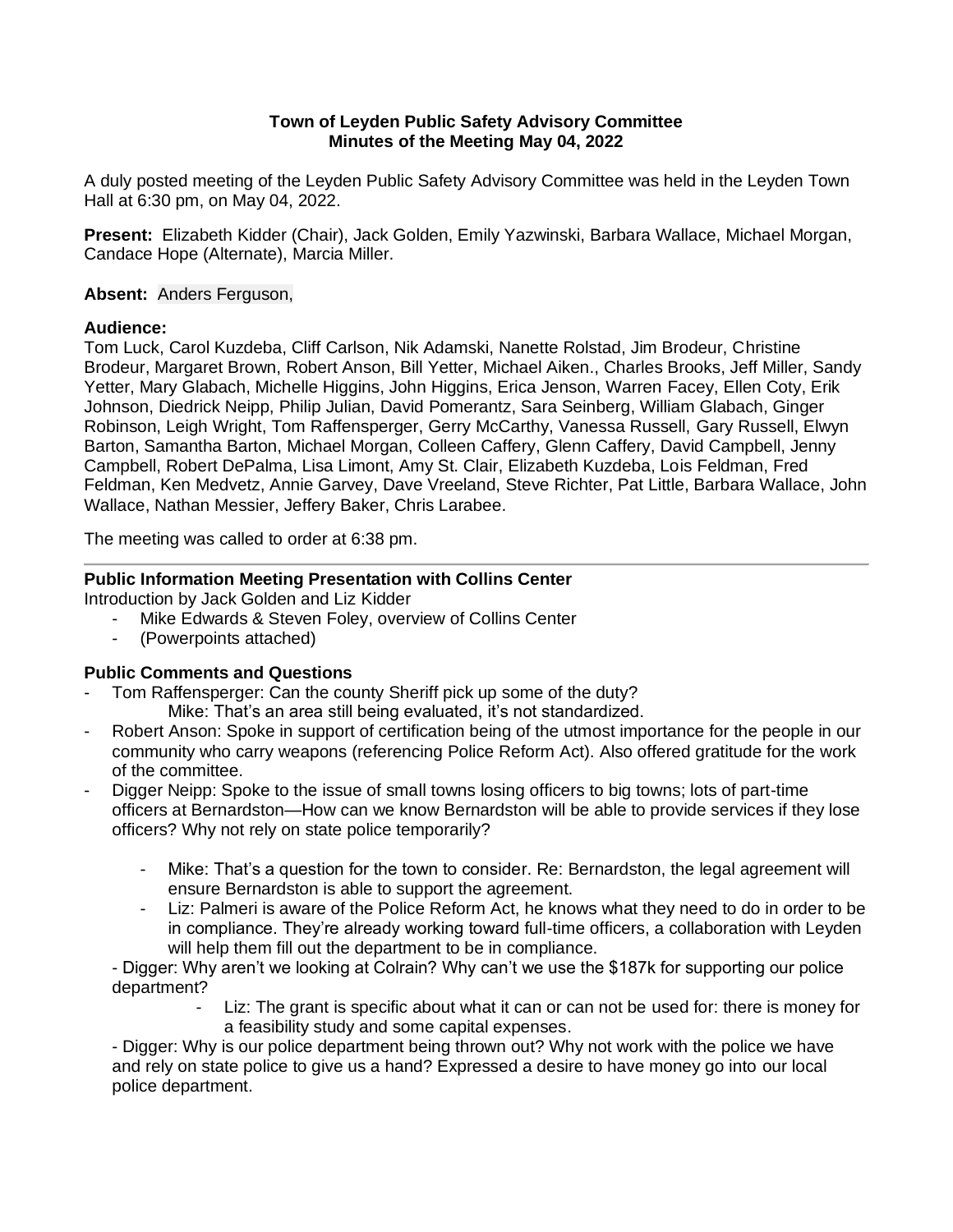- Liz: One officer full-time in Leyden is going to cost us about \$75k year (only \$86K for full coverage from Bernardston).
- Warren Facey: We should look at the town of Greenfield to work with. They're already up here patrolling land they own.
	- Mike: Looking at Greenfield will be part of the study
- Cliff Carlson: Why are we making a commitment to Bernardston when we've just started working with the Collins Center? Why do we need to sign an agreement so soon?
	- Liz: Increased hours of service is worthwhile—the hours of coverage we have currently is limited. We have a strong connection with Bernardston (Leyden children are in Bernardston schools). Wendell used the interim agreement as a way to understand the working relationship in action in order to fully develop the long-term agreement.
	- Cliff: How quickly can we get out of the agreement?
- Bob DePalma, South County Road
	- Confirming the town will have an opportunity to vote on the long-term agreement before it is approved. (Yes)
	- What road service will we receive from Bernardston?
		- Liz: 80 hours a month to start, we can increase the hours if we need more coverage. Additional 10 hours appx. \$250-300.
		- We currently have 24-30 hours of weekly coverage.
	- Bob: What will happen with the cruisers?
		- We will keep our cruisers for now. Bernardston will keep one of their cruisers to use in Leyden. If we enter the long-term agreement we will be buying a new cruiser with the grant money. If we withdraw from the agreement, that cruiser will be returned to Leyden.
	- Samantha Barton:
	- Whatever the agreement is, I want to make sure we still have police in the community.
		- Liz: Palmeri's officers visit the schools a lot, and are very into community policing.

Barbara Wallace:

- Heard from our librarian that the Bernardston police are great in the schools and community

Tom Raffensperger

- Can the agreement specify that police come to community events?
	- We can add hours for events whenever needed.
	- Digger
- Can we jump in with Bernardston six months from now? Does it have to happen now?
	- Working with Bernardston now, gives the two towns a chance to understand what it is like to work together. It will provide valuable information to the process of developing a longer term agreement. As soon as we join with Bernardston, we will have many more hours of police coverage than we do now.

Ginger Robinson

Bernardston is offering more coverage for just \$10k more than what we're paying now. This is extremely affordable—expected we would need to add over \$100k to the budget to maintain our own police department. We can get very good coverage from Bernardston.

Sara Seinberg

- Thanks for explaining the administrative cost, having that information is so helpful.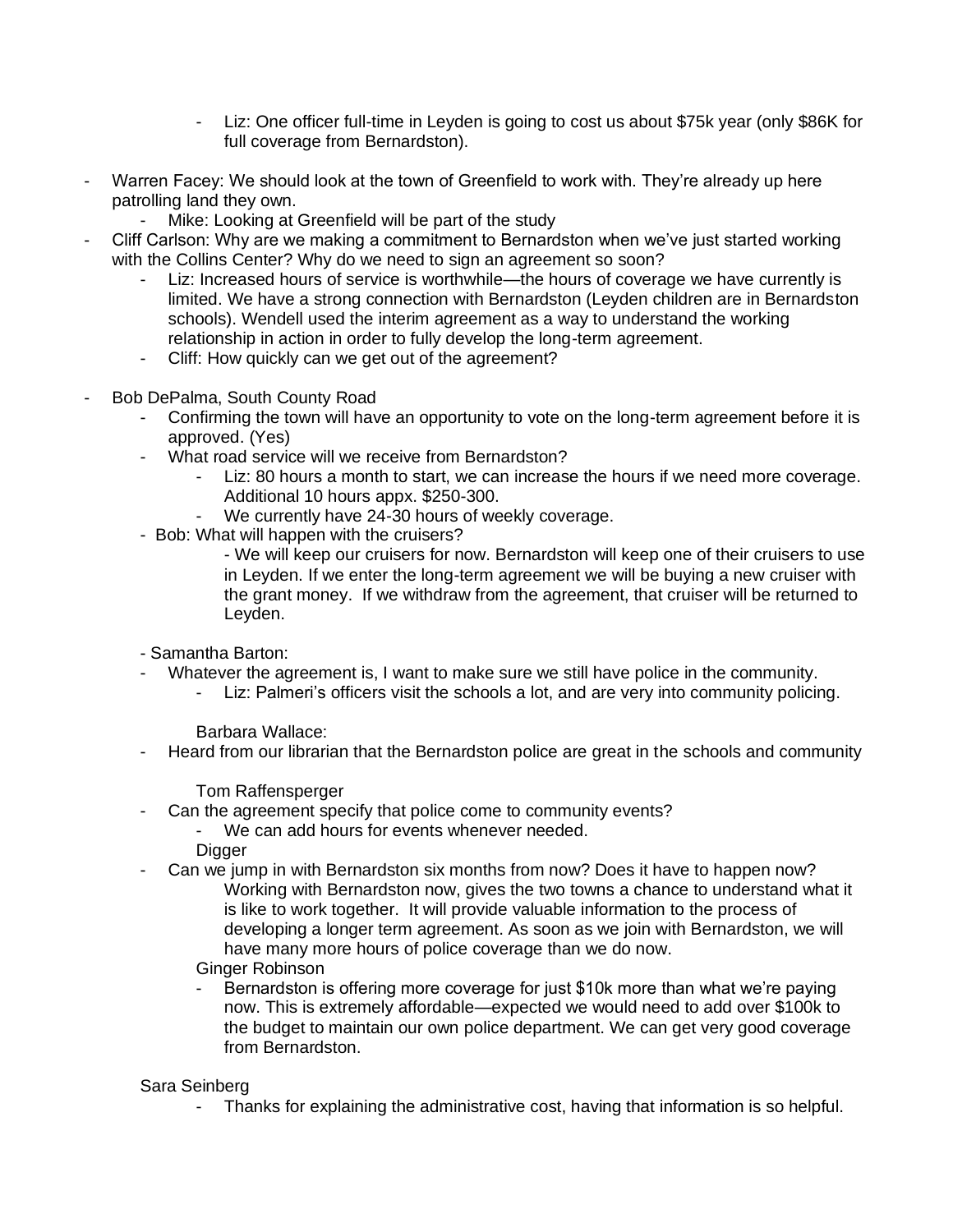- People keep mentioning how we're rushing: the committee has been working on this for five months. There have been public meetings, open to questions. Now folks are saying let's give it another six months, does not seem reasonable. Thanks to the committee for your service.

David Curtis

- What's the length of the contract?

- Liz: Interim agreement is one year.

- DC: I don't know Palmeri but have heard from many folks that he's a good person. I think it's worth trying, it's a good idea.

Officer Brooks:

Response time is going to be longer: The state trooper takes 20 minutes to get here, Bernardston takes 20 minutes to get here. Does it make a difference? The admin cost: it's not going to take 40 hrs a week to stay on top of admin.

Bill Glabach:

I think the interim year is the most important. During the year everyone in town can be in contact with the committee to let them know if you see something you don't like from Bernardston. I dragged my feet for a long time because I didn't want to jump into it; but the more I think about it I realize we need to test drive it to know if we're going to like it. It makes sense with Bernardston, our kids are in their schools. We all have different ideas for what the perfect policing will be, we have a year to test it. If we don't like it we can look to Greenfield or to another town. Bernardston has been so welcoming to us, it's amazed me.

# **Reconvene Advisory Committee Meeting @ 9pm**

Review of the minutes of April 20, 2022 – corrected date

Motion to approve the minutes of April 20, 2022 was made by Emily Yazwinski and seconded by Michael Morgan.

VOTE: Emily Yazwinski: Yes Liz Kidder: Yes Marcia Miller: Yes Candace Hope: Yes Barbara Wallace: Yes

#### **Review Public Information Meeting Interim Bernardston MOA for Police Services Updates**

- Bernardston task force meeting took place last week, MOA updated based on feedback from town (120 day cancellation instead of 30 day)
- Budget is set with finance committee
- There will be a monthly Task Force meeting to stay on top of agreement
- Response time is 15 minutes from West Leyden to Bernardston
- Everyone on task force agreed about the language of the interim agreement and timeline
- Agreement will go before Leyden Selectboard for approval 5/23/22